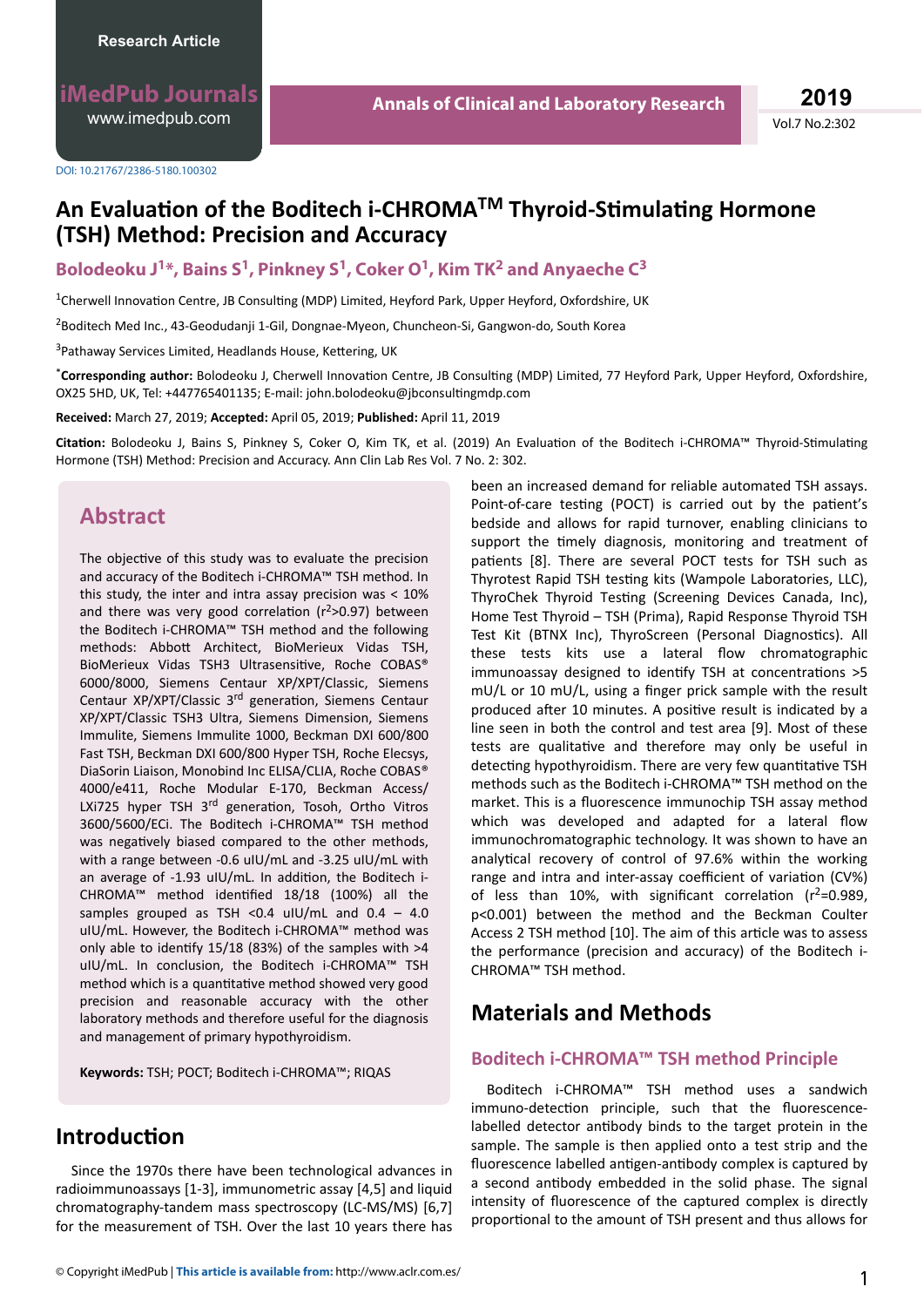the calculation of sample TSH concentration and the result is displayed on the reader as uIU/mL.

#### **TSH Concentration estimation**

The assay was performed following the manufacturer's instructions:

- 1. Draw 150 μL of sample (serum, plasma, control) to tube containing sample mixing buffer.
- 2. Add 75  $\mu$ L of detection buffer to sample mixing tube.
- 3. Mix sample by shaking 10 times.
- 4. Transfer 75 μL of sample mixture into sample well on test cartridge.
- 5. Leave the test cartridge on flat surface at room temperature for 12 minutes.
- 6. Insert cartridge into cartridge holder of Boditech i-CHROMA™ reader.
- 7. Press 'Select' to start scanning process.
- 8. Read the test result on the display screen of the Boditech i-CHROMA™ reader.

#### **Part I**

The precision studies were carried out using an Internal Quality Control (IQC) provided by the manufacturer and Pooled human serum constituted in the laboratory. The inter and intra-assay coefficient of variation percent (CV%) performance of the Boditech i-CHROMA™ TSH assay system was evaluated by 3 operators. The IQC samples were reconstituted and analysed for TSH using the Boditech i-CHROMA™ TSH method on 22 separate days (operator 1) and 10 times in one day (operator 2). The mean, standard deviations (SD's) and coefficient variation percent (CV%) were estimated. In addition, pooled human serum was analysed using the Boditech i-CHROMA™ TSH method on 22 separate days (operator 3).

#### **Part II**

The accuracy studies were carried out with the external quality control assurance (EQA) samples 1-12 of cycles 38, 40 and 41 purchased from the Randox International External Quality Assessment Scheme (RIQAS). These samples (36) were analysed using the Boditech i-CHROMA™ TSH assay system method described earlier on and compared with the mean results of 20 laboratory methods that were registered with the scheme and had made more returns on more than 25 out of the 36 samples: Abbott Architect (n=36), BioMerieux Vidas TSH (n=36), BioMerieux Vidas TSH3 Ultrasensitive (n=36), Roche COBAS® 6000/8000 (n=36), Siemens Centaur XP/XPT/Classic (n=36), Siemens Centaur XP/XPT/Classic  $3^{rd}$  generation (n=26), Siemens Centaur XP/XPT/Classic TSH3 Ultra (n=36), Siemens Dimension (n=34), Siemens Immulite 2000/2500 (n=36), Siemens Immulite 1000 (n=36), Beckman DXI 600/800 Fast TSH (n=36), Beckman DXI 600/800 Hyper TSH (n=36), Roche Elecsys (n=36), DiaSorin Liaison (n=35), Monobind Inc ELISA/CLIA (n=36), Roche COBAS® 4000/e411 (n=36), Roche Modular E-170 (n=36), Beckman Access/LXi725 hyper TSH 3rd generation (n=36), Tosoh (n=26), Ortho Vitros 3600/5600/ECi (n=36).

The results obtained from the RIQAS samples 1-12 of cycles 38, 40 and 41 using the Boditech i-CHROMA™ TSH assay system were compared with the corresponding mean results of the other registered laboratory methods in the RIQAS and the correlation, bias, bias percent and paired T test were derived.

TSH range grouping (<0.4 uIU/mL,  $0.4 - 4.0$  uIU/mL) and >4 uIU/mL) was carried out on the mean results of the 17 registered laboratory methods that had made returns on all the 36 samples (RIQAS samples 1-12 of cycles 38, 40 and 41) including the results of the Boditech i-CHROMA™ method. The 16 laboratory methods were: Abbott Architect, BioMerieux Vidas TSH, BioMerieux Vidas TSH3 Ultrasensitive, Roche COBAS® 6000/8000, Siemens Centaur XP/XPT/Classic, Siemens Centaur XP/XPT/Classic TSH3 Ultra, Siemens Immulite 2000/2500, Siemens Immulite 1000, Beckman DXI 600/800 Fast TSH, Beckman DXI 600/800 Hyper TSH, Roche Elecsys, Monobind Inc ELISA/CLIA, Roche COBAS® 4000/e411, Roche Modular E-170, Beckman Access/LXi725 hyper TSH 3rd generation, Ortho Vitros 3600/5600/ECi.

### **Results**

#### **Part I**

The Boditech i-CHROMA™ TSH results obtained by operator 1 ranged between 3.11 and 3.76 uIU/mL, with a mean of 3.45 uIU/mL, an SD of 0.08 uIU/mL and a CV% of 5.3% and by operator 2 ranged between 3.09 uIU/mL and 3.37 uIU/mL, with a mean of 3.22 uIU/mL, an SD of 0.08uIU/mL and a CV% of 2.5% using the IQC. For operator 3, the Boditech i-CHROMA™ TSH results of the pooled human serum ranged between 1.37 uIU/mL and 1.83 uIU/mL, with a mean of 1.59 uIU/mL, an SD of 0.15 uIU/mL and a CV% of 9.2% (**Table 1**).

Table 1 Mean, SD and CV% values for TSH estimations.

| Variable | Internal quality control mean 3.45 | Internal quality control mean 3.45 | Pooled human sample mean TSH |
|----------|------------------------------------|------------------------------------|------------------------------|
|          | ulU/mL (Operator 1)                | ulU/mL (Operator 2)                | 1.56 uIU/mL (Operator 3)     |
|          | $N=22$                             | $N=10$                             | $N=22$                       |
| Mean     | 3.45                               | 3.22                               | 1.59                         |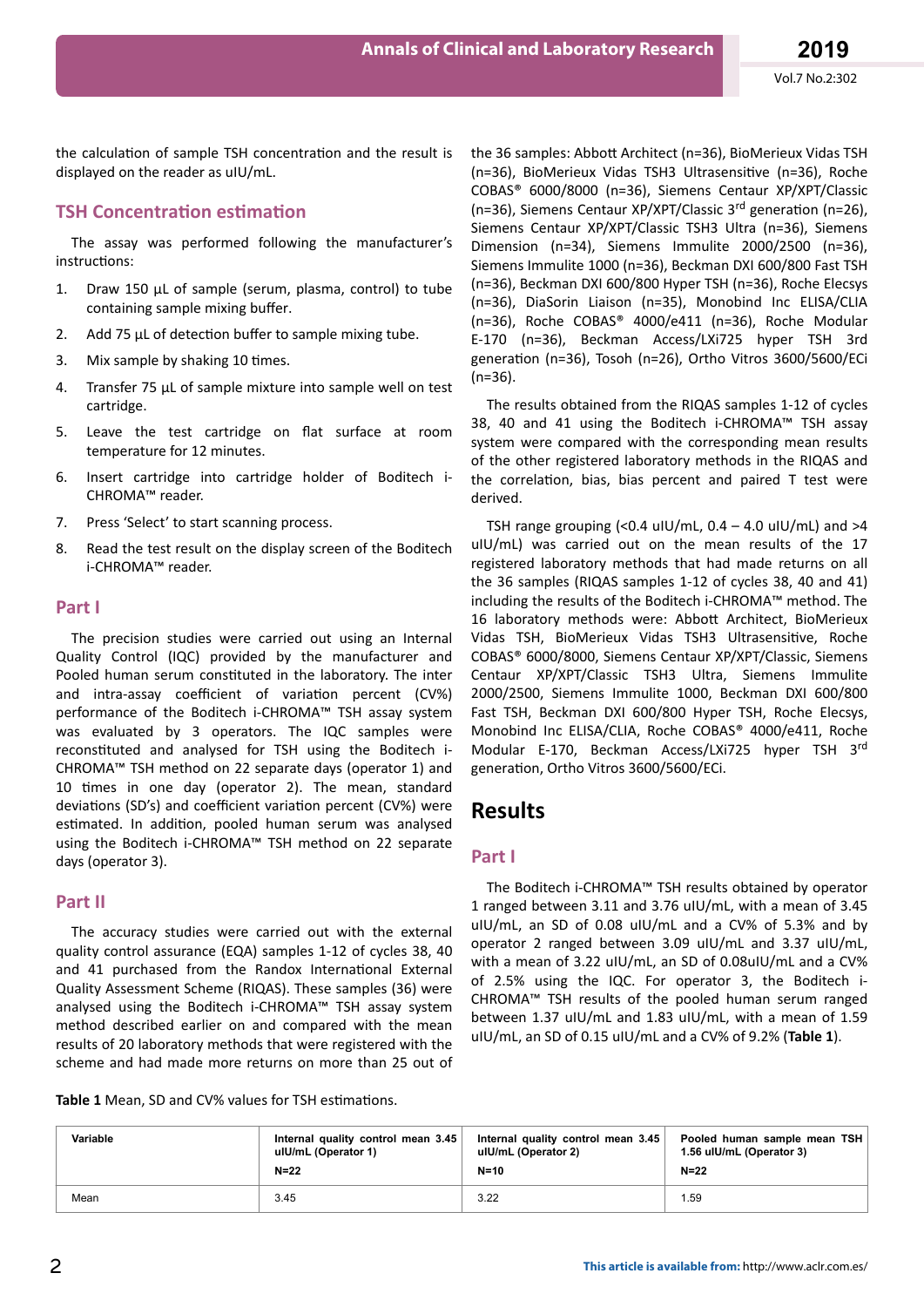| <b>SD</b> | 0.18                             | 0.08                           | $\sim$ $\sim$<br>0.15 |
|-----------|----------------------------------|--------------------------------|-----------------------|
| CV%       | $\sim$ $\sim$<br><b>.</b><br>.აა | $\sim$ $\sim$<br>ن ک<br>$\sim$ | ∩ ∩<br>୬.∠            |

#### **Part II**

**Correlations:** There was a very good correlation with the Boditech i-CHROMA™ TSH method and the 20 methods registered: Abbott Architect (r2=0.98), BioMerieux Vidas TSH (r2=0.97), BioMerieux Vidas TSH3 Ultrasensitive (r2=0.97), Roche COBAS® 6000/8000 (r2=0.98), Siemens Centaur XP/XPT/ Classic (r2=0.97), Siemens Centaur XP/XPT/Classic 3rd generation (r2=0.98), Siemens Centaur XP/XPT/Classic TSH3 Ultra (r2=0.97), Siemens Dimension (r2=0.98), Siemens Immulite 2000/2500 ( $r^2$ =0.98), Siemens Immulite 1000  $(r^2=0.98)$ , Beckman DXI 600/800 Fast TSH  $(r^2=0.97)$ , Beckman DXI 600/800 Hyper TSH ( $r^2$ =0.97), Roche Elecsys ( $r^2$ =0.98), DiaSorin Liaison ( $r^2$ =0.96), Monobind Inc ELISA/CLIA ( $r^2$ =0.98), Roche COBAS 4000/e411 ( $r^2$ =0.98), Roche Modular E-170 ( $r^2$ =0.98), Beckman Access/LXi725 hyper TSH 3rd generation  $(r^2=0.97)$ , Tosoh ( $r^2=0.98$ ), Ortho Vitros 3600/5600/ECi (r2=0.98) (**Table 2**).

**Bias:** The Boditech i-CHROMA<sup>™</sup> TSH method estimations were lower than all 20 methods. The method bias ranged between -0.6 uIU/mL (-13.45%) and -3.25 uIU/mL (-72.92%) with an average of -1.93 uIU/mL with the methods. The bias

difference of the methods as: Abbott Architect (-0.70 uIU/mL), BioMerieux Vidas TSH (-1.81 uIU/mL), BioMerieux Vidas TSH3 Ultrasensitive (-0.94 uIU/mL), Roche COBAS® 6000/8000 (-1.22 uIU/mL), Siemens Centaur XP/XPT/Classic (-1.43 uIU/mL), Siemens Centaur XP/XPT/Classic 3<sup>rd</sup> generation (-1.04 uIU/mL). Siemens Centaur XP/XPT/Classic TSH3 Ultra (-1.15 uIU/mL), Siemens Dimension (-1.29 uIU/mL), Siemens Immulite 2000/2500 (-1.36 uIU/mL), Siemens Immulite 1000 (-1.29 uIU/ mL), Beckman DXI 600/800 Fast TSH (-0.60 uIU/mL), Beckman DXI 600/800 Hyper TSH (-0.95 uIU/mL), Roche Elecsys (-1.29 uIU/mL), DiaSorin Liaison (-2.3 uIU/mL), Monobind Inc ELISA/ CLIA (-1.96 uIU/mL), Roche COBAS® 4000/e411 (-1.28 uIU/mL), Roche Modular E-170 (-1.22 uIU/mL), Beckman Access/LXi725 hyper TSH 3rd generation (-1.02 uIU/mL). Tosoh (-2.11 uIU/ mL), Ortho Vitros 3600/5600/ECi (-3.25 uIU/mL) (**Table 2**).

**T-Tests:** Paired T-Test were carried out to see if there was a significant difference between the two sets of data being measured; the Boditech i-CHROMA™ TSH method and all other tested RIQAS TSH methods. All p values were greater than 0.05, concluding that there was no significant difference between the estimations of the respective method when compared to the Boditech i-CHROMA™ TSH method (**Table 2**).

|  |  | Table 2 Correlation $(r^2)$ , bias, bias% and paired T-Test for TSH methods. |
|--|--|------------------------------------------------------------------------------|
|--|--|------------------------------------------------------------------------------|

| Method                                         | Correlation | Bias (ulU/mL) | Bias Difference (%) | p-value |
|------------------------------------------------|-------------|---------------|---------------------|---------|
| <b>Abbott Architect</b>                        | 0.98        | $-0.70$       | $-15.66$            | 0.56    |
| BioMerieux, VIDAS TSH                          | 0.97        | $-1.81$       | $-40.67$            | 0.18    |
| <b>BioMerieux VIDAS TSH3 Ultrasensitive</b>    | 0.97        | $-0.94$       | $-21.09$            | 0.43    |
| Siemens Centaur XP/XPT/Classic                 | 0.97        | $-1.43$       | $-32.13$            | 0.26    |
| Siemens Centaur XP/Classic 3rd Generation      | 0.98        | $-1.04$       | $-22.93$            | 0.48    |
| Siemens Centaur XP/Classic TSH3-Ultra          | 0.98        | $-1.15$       | $-25.72$            | 0.36    |
| <b>Siemens Dimension</b>                       | 0.98        | $-1.29$       | $-28.69$            | 0.33    |
| Siemens/DPC Immulite 2000/2500                 | 0.98        | $-1.36$       | $-30.55$            | 0.28    |
| Siemens/DPC Immulite 1000                      | 0.98        | $-1.29$       | $-28.88$            | 0.30    |
| Roche COBAS® 4000/e411                         | 0.98        | $-1.28$       | $-28.81$            | 0.29    |
| Roche Modular E170                             | 0.98        | $-1.22$       | $-27.46$            | 0.31    |
| Roche Elecsys                                  | 0.98        | $-1.29$       | $-28.83$            | 0.29    |
| Roche COBAS® 6000/8000                         | 0.98        | $-1.22$       | $-27.48$            | 0.31    |
| Beckman DxI 600/800 Fast TSH                   | 0.97        | $-0.6$        | $-13.44$            | 0.60    |
| Beckman DXI 600/800 Hyper TSH                  | 0.97        | $-0.95$       | $-21.24$            | 0.43    |
| Beckman Access/LXi725 hyper TSH 3rd Generation | 0.97        | $-1.02$       | $-22.98$            | 0.40    |
| DiaSorin Liaison                               | 0.96        | $-2.3$        | $-50.29$            | 0.09    |
| Monobind Inc ELISA/CLIA                        | 0.98        | $-1.96$       | $-44.08$            | 0.14    |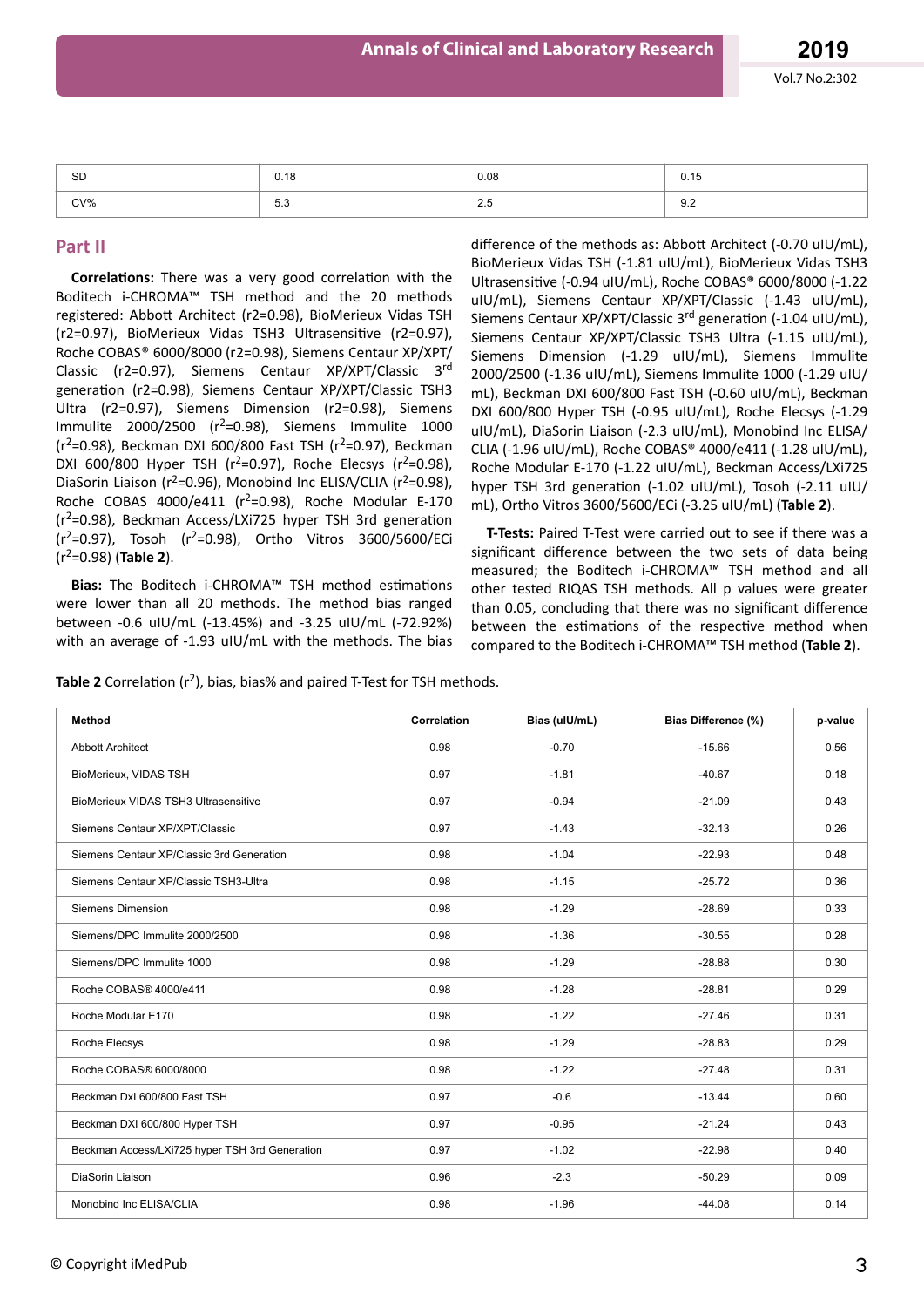| Tosoh                      | 0.98 | . .<br><u>.</u> | $-39.06$ | 0.21 |
|----------------------------|------|-----------------|----------|------|
| Ortho Vitros 3600/5600/ECi | 0.98 | $-3.25$         | $-72.91$ | 0.05 |

**TSH grouping:** The mean results of the EQA sample 1–36 from the 16 methods including the Boditech i-CHROMA™ method were grouped into 3 groups: Group 1 with results <0.4 uIU/mL, Group 2 with results 0.4–4.0 uIU/mL (normal range) and Group 3 with results >4 uIU/mL (**Table 2**). All (17/17) of the laboratory methods including the Boditech i-CHROMA™ method identified the TSH estimations in samples 1,9,13,24,25,36 as being <0.4 uIU/mL. All (17/17) of the laboratory methods including the Boditech i-CHROMA™

method identified the TSH estimations in samples 2,5,7,11,15,18,21,22,26,29,31,32 as being between 0.4–4.0 uIU/mL. All the laboratory methods including the Boditech i-CHROMA™ method identified the TSH estimations in samples 3,4,6,8,10,12,14,16,19,20,23,28,34,35 and 36 as >4.0 uIU/mL. The TSH estimations in samples 17, 30 and 33 were estimated as >4.0 uIU/mL by all the laboratory methods but were estimated as between 0.4–4.0 uIU/mL by Boditech i-CHROMA™ method (**Tables 3 and 4**).

**Table 3** Showing samples, the total number of methods with majority group and the methods not consistent with the majority.

| Sample                  | Grouping    | Total no. of methods that estimation fell into<br>respective group | Method that estimation was inconsistent with group |
|-------------------------|-------------|--------------------------------------------------------------------|----------------------------------------------------|
| $\mathbf{1}$            | < 0.4       | 17/17                                                              |                                                    |
| $\overline{a}$          | $0.4 - 4.0$ | 17/17                                                              |                                                    |
| $\mathbf{3}$            | >4.0        | 17/17                                                              |                                                    |
| $\overline{\mathbf{4}}$ | >4.0        | 17/17                                                              |                                                    |
| 5                       | $0.4 - 4.0$ | 17/17                                                              |                                                    |
| $\mathbf 6$             | >4.0        | 17/17                                                              |                                                    |
| $\bf 7$                 | $0.4 - 4.0$ | 17/17                                                              |                                                    |
| $\bf 8$                 | >4.0        | 17/17                                                              |                                                    |
| $\boldsymbol{9}$        | < 0.4       | 17/17                                                              |                                                    |
| $10\,$                  | >4.0        | 17/17                                                              |                                                    |
| 11                      | $0.4 - 4.0$ | 17/17                                                              |                                                    |
| 12                      | >4.0        | 17/27                                                              |                                                    |
| 13                      | < 0.4       | 17/17                                                              |                                                    |
| $14\,$                  | >4.0        | 17/17                                                              |                                                    |
| 15                      | $0.4 - 5.0$ | 17/17                                                              |                                                    |
| $16\,$                  | >4.0        | 17/17                                                              |                                                    |
| 17                      | >4.0        | 16/17                                                              | Boditech i-CHROMA™                                 |
| $18\,$                  | $0.4 - 4.0$ | 17/17                                                              |                                                    |
| $19$                    | >4.0        | 17/17                                                              |                                                    |
| $20\,$                  | >4.0        | 17/17                                                              |                                                    |
| 21                      | $0.4 - 4.0$ | 17/17                                                              |                                                    |
| 22                      | $0.4 - 4.0$ | 17/17                                                              |                                                    |
| 23                      | >4.0        | 17/17                                                              |                                                    |
| $24\,$                  | < 0.4       | 17/17                                                              |                                                    |
| 25                      | < 0.4       | 17/17                                                              |                                                    |
| $26\,$                  | $0.4 - 4.0$ | 17/17                                                              |                                                    |
| 27                      | >4.0        | 17/17                                                              |                                                    |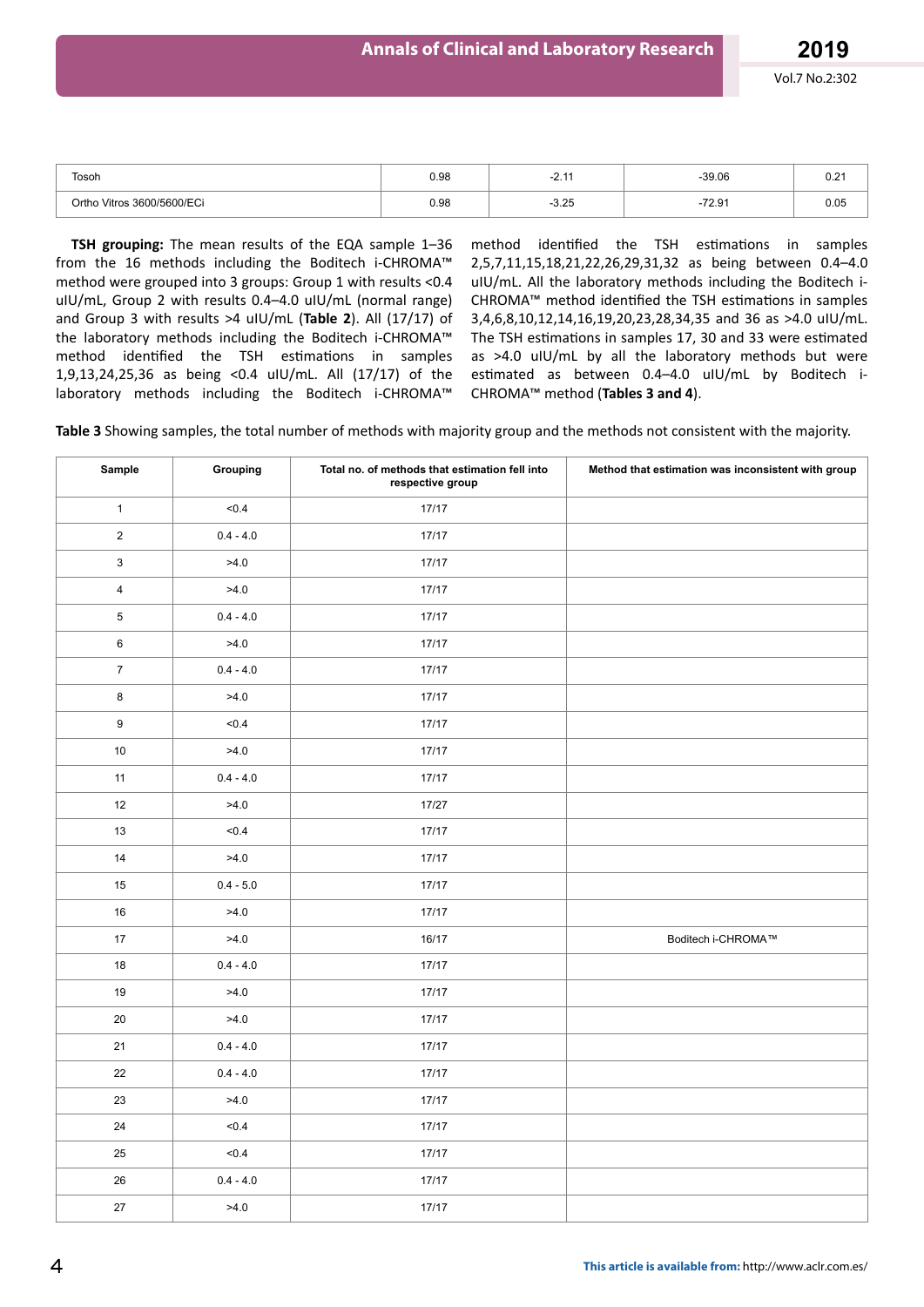| 28 | >4.0        | 17/17 |                    |
|----|-------------|-------|--------------------|
| 29 | $0.4 - 4.0$ | 17/17 |                    |
| 30 | >4.0        | 16/17 | Boditech i-CHROMA™ |
| 31 | $0.4 - 4.0$ | 17/17 |                    |
| 32 | $0.4 - 4.0$ | 17/17 |                    |
| 33 | >4.0        | 16/17 | Boditech i-CHROMA™ |
| 34 | >4.0        | 17/17 |                    |
| 35 | >4.0        | 17/17 |                    |
| 36 | < 0.4       | 17/17 |                    |

Table 4 Showing the Boditech i-CHROMA<sup>™</sup> TSH estimations of samples 17, 30 and 33 that were not consistent with the other methods of >4.0 uIU/mL.

| Sample | Boditech i-CHROMA™ TSH estimation uIU/mL |  |
|--------|------------------------------------------|--|
| 17     | 2.89 uIU/mL                              |  |
| 30     | $3.03$ ull/mL                            |  |
| 33     | $3.63$ ull/mL                            |  |

### **Discussion**

We have previously assessed the performance of the Boditech i-CHROMA™ for precision and accuracy for Prostate Specific antigen (PSA) [11-13], Vitamin D [14], Human Chorionic Gonadotrophin (HCG) [15], Luteinizing Hormone (LH) [15], Follicle Stimulating Hormone (FSH) [14], C-Reactive Protein (CRP) [15] and Microalbumin [15] and found this POCT device quite promising in its performance.

For precision, according to the manufacturer's product leaflet of the Boditech i-CHROMA™ TSH method, the expected CV% for concentrations of 0.5 uIU/mL, 2.0 uIU/mL and 5.0 uIU/mL were  $11.5\%$ ,  $6.10\%$  and  $4.61\%$ , respectively. In this study, the inter and intra assay precision of the Boditech i-CHROMA™ TSH method using the IQC with concentration of 3.45 uIU/mL was 5.3% and 2.5%, these results were very good and comparable to the data from the manufacturer. Furthermore, using pooled serum with a TSH concentration of 1.56 uIU/mL the estimated precision was 9.2%, also comparable to the CV% of 11.5% for concentration of 0.5 uIU/mL described in the manufacturer's product leaflet.

For accuracy, there was a very good correlation ( $r^2$ >0.97) with the Boditech i-CHROMA™ TSH method and the following methods: Abbott Architect, BioMerieux Vidas TSH, BioMerieux Vidas TSH3 Ultrasensitive, Roche COBAS® 6000/8000, Siemens Centaur XP/XPT/Classic, Siemens Centaur XP/XPT/Classic 3rd generation, Siemens Centaur XP/XPT/Classic TSH3 Ultra, Siemens Dimension, Siemens Immulite 2000/2500, Siemens Immulite 1000, Beckman DXI 600/800 Fast TSH, Beckman DXI 600/800 Hyper TSH, Roche Elecsys, DiaSorin Liaison, Monobind Inc ELISA/CLIA, Roche COBAS® 4000/e411, Roche Modular E-170, Beckman Access/LXi725 hyper TSH 3rd

generation, Tosoh, Ortho Vitros 3600/5600/ECi. The method with the least bias of -0.6uIU/mL was the Beckman DxL 600/800 Fast TSH and the method with the most bias of -3.25ng/ml was the Ortho Vitros 3600/5600/ECi. Jeong et al, had previously shown a significant correlation ( $r^2$ =0.989, p<0.001) between the Boditech i-CHROMA™ TSH method and the Beckman Coulter Access 2 TSH method 10. In this study, the Boditech i-CHROMA™ TSH method showed a very good correlation with all the Beckman methods participating in the RIQAS: Beckman DXI 600/800 Fast TSH ( $r^2$ =0.97), Beckman DXI 600/800 Hyper TSH ( $r^2$ =0.97) and Beckman Access/LXi725 hyper TSH 3rd generation ( $r^2$ =0.97), with the method with the combined best correlation and bias difference with the TSH Boditech i-CHROMA™ being the Beckman DXI 600/800 Fast TSH ( $r^2$ =0.97, bias difference=-13.45%).

When grouping the samples based on the estimated TSH levels, the Boditech i-CHROMA™ method identified all the samples grouped as TSH <0.4 uIU/mL and 0.4–4.0 uIU/mL. However, the Boditech i-CHROMA™ method was only able to identify 15/18 (83%) of the samples with TSH  $>4.0$  uIU/mL, grouping the remaining 3/18 (17%) as having TSH levels 0.4– 4.0 uIU/mL. The TSH estimations in the 3 samples: 17, 30 and 33 were lower than the results obtained by the other methods, this is not surprising as the Boditech i-CHROMA™ TSH method in this study when compared to all the other methods had a negative bias on an average of -1.93 uIU/mL.

# **Conclusion**

Most of the current POCT TSH methods on the market are qualitative or semi quantitative, they may be only useful in detecting hypothyroidism, as it would require a method that provides a quantitative result to have a broader application in the monitoring and surveillance of conditions associated with hypothyroidism. This is the first precision and accuracy study of a quantitative POCT TSH method, we found that the Boditech i-CHROMA™ TSH method showed good precision and very good accuracy when compared to a wide range of laboratory methods. In addition, the method was simple to use, and the device required very little maintenance. The Boditech i-CHROMA™ TSH POCT method can be useful in the screening, monitoring and surveillance of conditions associated with hypothyroidism at the point of care.